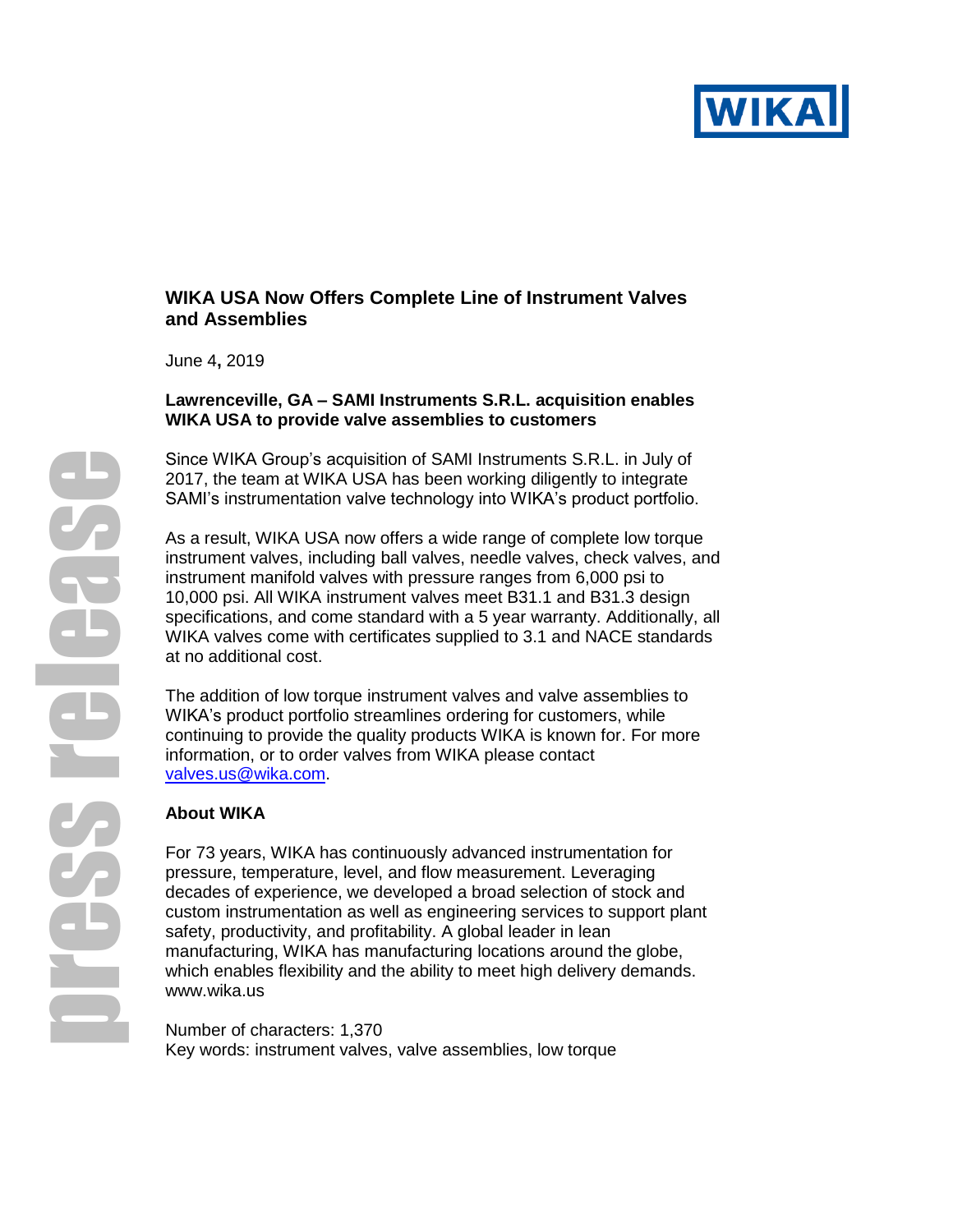

### **Manufacturer**

WIKA Instrument LP 1000 Wiegand Boulevard Lawrenceville, GA 30043, USA Tel: 1-888-945-2872 info@wika.com [www.wika.c](http://www.wika./)om WIKA USA press release 04/2019

# press release

## **WIKA company photograph:**



# **Edited by:**

WIKA Instrument LP Media Contact: Jessica Woodside 1000 Wiegand Boulevard Lawrenceville, GA 30043, USA Tel: +1 (770) 338-5103 Jessica.woodside@wika.com [www.wika.com](http://www.wika.com/)